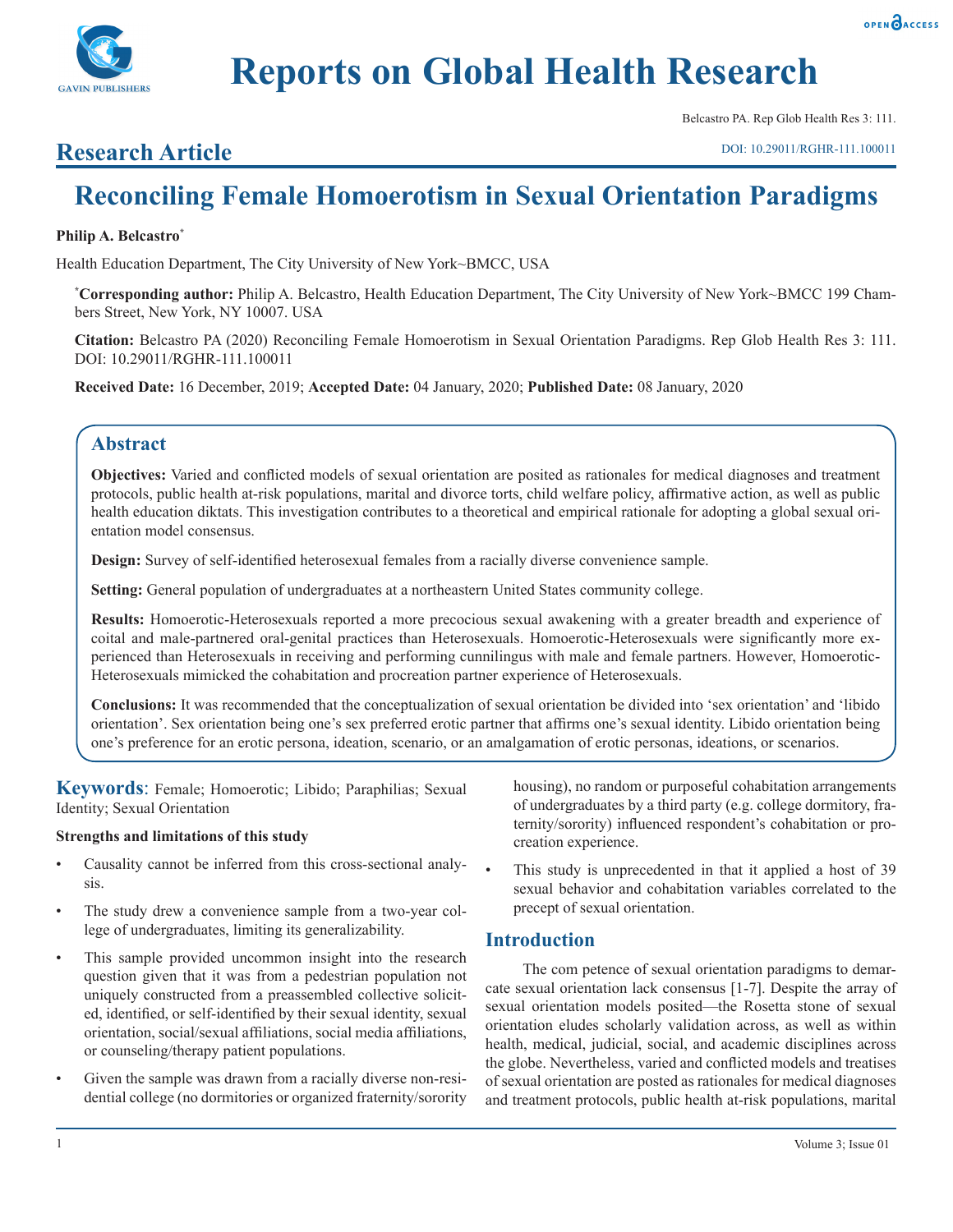and divorce torts, child welfare policy, affirmative action, as well as public health education diktats. Presently there are societies exacting capital punishment for homosexual behavior concomitant with societies proscribing select pronouns in addressing non-heterosexual persons. Presently there are societies diagnosing persons with gender dysphoria as 'mentally ill' concomitant with societies underwriting cross-sex hormones and cross-sex surgical remediation for gender dysphoria. Such imposed practices and torts by health, medical, judicial, social, and academic venues exist in the absence of a theoretical as well as a metric consensus of sexual orientation.

The epicenter of contention is whether the sex of one's preferred erotic partner is generally a product of 'nature' (biological determinism), that being an innate preference for an erotic/relationship partner of a given sex, or a product of 'nurture', that being a learned preference for an erotic/relationship partner of a given sex resulting from social conditioning or experienced emotional/ physical/sexual trauma. Contemporary conciliations frame the ethos of sexual orientation as a product of both nature and nurture. Nevertheless, the contention remains as to whether the biological determinism of nature or the learned behavior of nurture is most responsible for human sexual orientation. At stake in validating a sexual orientation metric is the interpretation of human sexual behavior as deviant, etiologic, or normative within health, medical, judicial, criminal, social welfare, and academic policies as well as the praxis of society.

Historically, a binary sorting of either male or female, matched to their preferred erotic (romantic) partner's biological gender (hereafter 'sex'), was sorted into either heterosexual or homosexual orientation. By the close of the 20<sup>th</sup> century concepts of a binary sexual orientation were questioned as to their capacity to represent the sum of human sexual behavior and just as importantly human sexual relationships [5-6,8]. Scholars asserted that binary models of sexual orientation were inherently flawed given the precept of but two sexes (male or female), with the norm being heterosexuality (i.e. heteronormativity). With heteronormativity being the norm, or in spite of heteronormativity being the norm, binary models branded any transient heterosexual incongruity (erotic/relationship same-sex partners) as experimental, inconsequential, or pathological [8-11]. This was most applicable to females than males, given that females invariably report a greater incidence of same-sex erotic behavior.

Rose framed heteronormative models as 'male focused' and as such centered on male sexual desires/pleasures (e.g. coitus) thereby relegating female sexual desires such as orgasm and cunnilingus subordinate [12]. Rose argued that binary models inherently discount the female libido. Consorting scholars branded heteronormative binary models as 'male biased' and thus incompetent to account for the sum of erotic behavior with sex partners—especially for females.

Critics of heteronormative binary models pointed to bisexual females who identify outside of the heteronormative binary model, as fallible instances in the binary model. By example, Copen et al. identified a pool of approximately 9,000 American females aged 18-44, who self-identified as heterosexual (92.3%), homosexual  $(1.3\%)$ , and bisexual  $(5.5\%)$  [13]. Here, 5.5% of females self-identified outside of the binary model (bisexual) as well as outnumbered homosexual females by more than four to one. Indeed, a subpopulation of heterosexual females who engage both males and females in sexual pleasuring is recognized in the literature [9,14,15]. In turn, critics cite this sub-population of homoerotic females as an inherent fallibility in sexual orientation binary models.

Accounting for bisexual persons, homoerotic-heterosexual persons, as well as heteroerotic-homosexual persons within a binary paradigm of sexual orientation is problematic. In response, the binary model expanded to a linear model of heterosexual-bisexualhomosexual. Linear models offered an identity schema compatible with the sexual orientation of self-identified heterosexuals, bisexuals, and homosexuals [6,9,13].

Nevertheless, linear models drew their critics. The concern was that static 'markers' of sexual orientation failed to account for the construed shifting of sexual orientations by females who self-identify as heterosexual, yet engage in homoerotic behaviors [1,16]. The contention is that linear models of sexual orientation could not account for heterosexual females contemporaneously engaging in homoerotic behavior. This begged the question as to whether a homoerotic experience by a self-identified heterosexual female constituted a shift in her sexual orientation or whether her homoerotic experience was solely a matter of libido satiation with little or no preference for the sex of her erotic partner. Thus, homoerotic nuances by self-identified heterosexual females could not fit within the conceptualization of linear models.

Morgan and Thompson approached 'shifts' in sexual orientation by suggesting that the maturation of sex identity is different for heterosexually identified females as opposed to non-heterosexually identified females [17]. Parenthetically this notion implies an imposed influence of biological determinism on sexual identity. Morgan and Thompson rightfully cautioned that research in support of this notion was mainly conducted on populations self-identifying with a sexual-minority. Nevertheless, Morgan and Thompson posited two norms of sexual identity development—one for heterosexually identified females and the other for non-heterosexually identified females. In this conceptual scheme, sexual orientation (i.e. preferred sex erotic partners) reflects a track towards either a heterosexual or a non-heterosexual identity. By design, this is a binary model with the difference being the aggregation of non-heterosexuals juxtaposed to heterosexuals. The sexual orientation waypoints of heterosexual, homosexual, and bisexual revert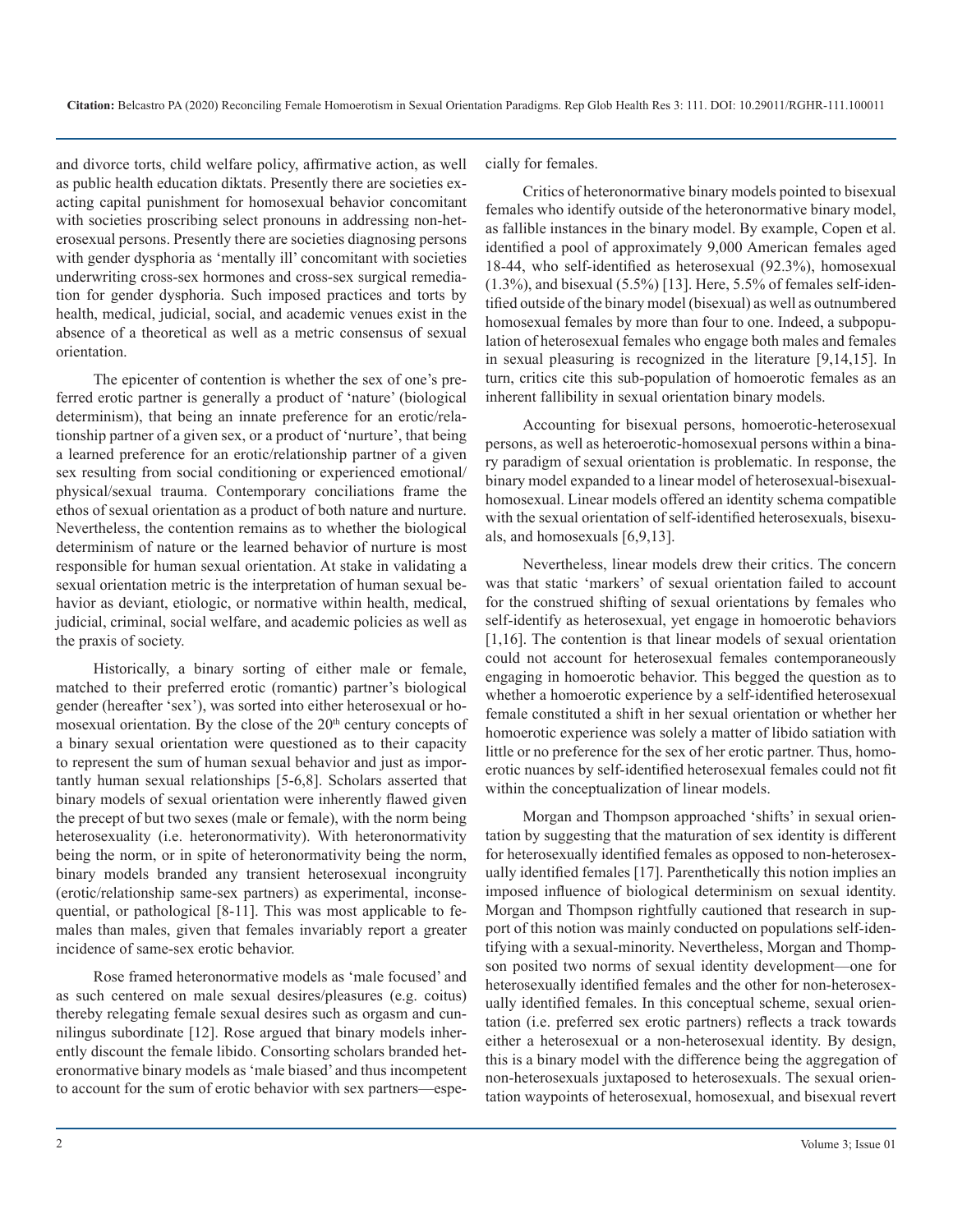to a binary dichotomy of either heterosexual or non-heterosexual (e.g. bisexual, homosexual, asexual, transsexual, pansexual, and pedophilia), with each sexual orientation (heterosexual or nonheterosexual) maintaining a theoretical threshold of a 'preferred sex erotic partner'.

Morgan and Thompson's view substantiates the observation that for some heterosexual females, their homoerotic behavior is experiential or opportunistic and for other heterosexual females, their homoerotic behavior is on track to a commutative (i.e. preferred) non-heterosexual orientation. As such, observations, especially of young adult females, may be poised snapshots of females in transition, tracking towards a non-heterosexual orientation or conversely females with stable heterosexual orientations experiencing an opportunistic non-heterosexual encounter—with the latter not being a preferred erotic/relationship partner. In essence, homoerotic behavior by a self-identified heterosexual female would not represent a shift in her sexual orientation.

Such instances expose the antinomy within stationed linear models to reconcile the difference between categorical shifts in sexual orientation as opposed to opportunistic homoerotic trysts, void of a sexual orientation shift. It may be that for a sub-population of heterosexual females their sexual orientation does not 'shift' when engaging in homoerotic behavior. As such, these females are not tracking permanently or provisionally to a non-heterosexual orientation. Here libido satiation and not romantic ideation with their preferred erotic partner, compels their sexual behavior. That is, when this heterosexual female sub-population is presented with an unavailable male partner or a male partner unable to provide sufficient libido satiation, or an opportunistic homosexual tryst--a female erotic partner is engaged while their heterosexual orientation remains intact.

By example, an incarcerated heterosexual female shifting from her preferred male erotic partner(s) to a female partner, only to shift back to her preferred male erotic partner(s) after release, may not mark a provisional shift in her sexual orientation. This suggests that the orientation waypoints in linear models of female sexual orientation are indeed static with homoerotic behavior wholly a product of libido satiation—thus inconsistent with a shift in sexual orientation.

Sociosexuality attempts to account for transient homoerotic behavior in heterosexuals as well as heterosexual behavior in homosexuals. Sociosexuality is described as one's willingness to engage in uncommitted or libido-dominated sexual behavior. Sociosexuality is vicariously portrayed as an attitude, attitude and behavior, endocrinological dictate, personality trait, as well as a narcissistic personality disorder [18-20]. While there is some evidence that sociosexual attitude-behavior is stronger for females than males, sociosexuality lacks endocrinological evidence supporting the hypothesis that females' desire for uncommitted sexual

relationships is positively related to estradiol and negatively related to progesterone. Jones et al. reported that the effects of estradiol were largely confined to the domain of females' solitary sexual desire and that their results were consistent with the effects of hormonal status of general sexual desire, but not sociosexual orientation [18].

Without endocrinological evidence (nature) for heterosexual female homoerotic sociosexual behavior, scholars countered with an array of attitudinal, behavioral, and personality triggers for female sociosexual behavior from 'game playing infidelity' to the female (libido) compensating for an unattractive yet committed male partner [19,21]. Sociosexuality suggests that there is no shift in sexual orientation by its proviso that female homoerotic behavior can be a matter of libido satiation and not a condition for a provisional or permanent shift to a preferred erotic/relationship sex partner.

Diamond suggested that heterosexual female homoerotic behavior is an expression of the relationship between sexual desire and love and advanced the 'biobehavioral model' [22]. The bio behavioral model underscores an emotional relationship threaded or founded in one's preference for an erotic partner. That being the case, the biobehavioral model would view 'recreational' or 'opportunistic' homoerotic behavior by self-identified heterosexual females as not representing a provisional or permanent shift in sexual orientation.

To account for, as well as integrate heterosexual females 'recreational' or 'situational' homoerotic behavior into a sexual orientation model, 'dynamic sexual orientation' models were advanced. Dynamic sexual orientation models posit female sexual orientation as experientially multi-directional, being dynamic rather than stationed. 'Sexual fluidity' or 'heteroflexiblity' models posit that shifts in sexual orientation are examples of the female libido dominating the female's sexual identity (sexual self-concept) and sexual attraction preference [3,23-28]. By eliminating 'fixed' stations in linear models, dynamic sexual orientation models endeavor to explain female vacillation between heterosexual-bisexual-homosexual behaviors as a metric of her 'present state' of erotic partners, ergo sexual orientation. Revisionists contend that dynamic models account for the homoerotic sexual behaviors/practices of heterosexual females as well as heterosexual behaviors of homosexual females, by interpreting their associative sexual behavior as characteristic of a dynamic (plastic) sexual orientation. The implication is that sexual identity and sexual attraction ultimately succumb to the will of the libido, resulting in a provisional shift in sexual orientation, and consequently the sex of one's erotic partner marks a shift in their sexual orientation.

In response to the multitude of sexual orientation interpretations Bailey et al. identified four archetypal elements of sexual orientation that are, sexual behavior, sexual identity (one's self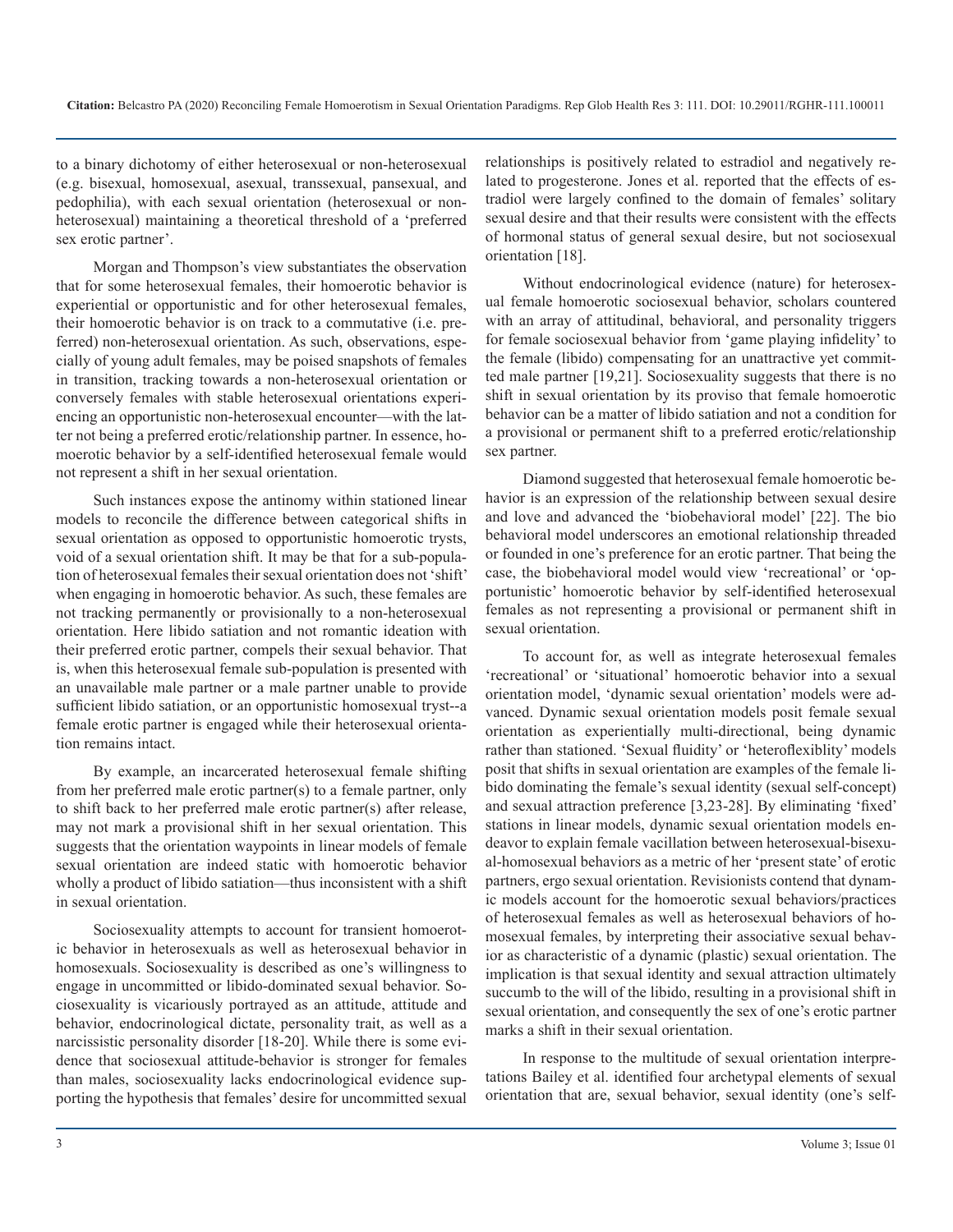conception), degree of sexual attraction, and relative physiological sexual arousal [2]. Notably the metrics of sexual attraction and physiological sexual arousal have no empirical benchmark (i.e. 'degree' of sexual attraction, and 'relative' physiological sexual arousal.) However, combined with sexual behavior and sexual identity, these four elements constitute the threshold of sexual orientation.

Sexual fluidity and heteroflexiblity by relegating sexual identity and sexual attractiveness as inferior (possibly inconsequential) archetypal elements--essentially alters the metrics and salience of orientation in sexual orientation. Dynamic sexual orientation models by definition lessen the notion of a 'preferred' sex erotic partner. Such libido governing models cast sexual orientation as a condition of libido satiation at the moment, irrespective of any element of a preferred sex (male or female) partner as well as irrespective of the presence of a sexual orientation relationship that affirms one's sexual identity. This notion is problematic.

Regardless of social construct or scripted roles, one's libido can subvert one's sexual orientation. Nonetheless, one's libido is served by one's sexual orientation. Indeed, males and females will capitulate to their libido in defiance of social norms and historically have done so under penalty of ostracisation, incarceration, and even capital punishment. This can account for sexual orientation transgressions as not shifts in sexual orientation, but instead libido accommodations [3].

Baumeister suggests that female libido accommodations are products of the libido 'plasticity' of sexual orientation [28]. Here the 'preferred' sex for an erotic partner 'relationship' is of trivial or no measure. Diamond suggested that libido accommodations are founded in a 'relational' sex vis-à-vis sexual orientation, thus manifest displays of sexual identity [24]. Here the relationship element is present as confirmation of sexual identity vis-à-vis sexual orientation. Such opposed inferences accounting for libido accommodations in female sexual orientation models underscore the impasse in classifying homoerotic behavior of self-identified heterosexual females as shifts in sexual orientation.

If transient homoerotic behavior in heterosexual females is libido driven and not a proviso of sexual orientation—we would expect a difference between homoerotic-heterosexual females and heterosexual females in libido satiation experience. We would not expect a preferential sex partner difference between homoeroticheterosexual females and heterosexual females in their cohabitation and procreation experience. The purpose of this study was to determine homosexual and heterosexual sex partner preferences of self-identified heterosexual females, in their erotic behavior and cohabitation/procreation sex partners. This investigation will contribute to the theoretical and empirical rationale for female sexual orientation paradigms.

### **Materials and Methods**

A retrospective cross-sectional survey utilizing a convenience sample was drawn from the general population of undergraduates at a public, northeastern, non-residential community college. The college enrollment was 23 938 with a median age of 22.0 years. In all, 1 846 instruments were submitted of which 1 830 instruments were coded. The 1 830 respondents represented 7.6% of the undergraduate enrollment that semester. Of the 1 830 respondents, 1 028 were females. Two transgender respondents were removed from the analysis.

#### **Procedures**

Respondents were recruited from intact Health Education course sections that were either required or elective courses for all but five of the college's degree programs. Respondents were 18 years or older. Consent forms were obtained from each respondent. There were no identifiers linking respondents to their responses. Classroom seating was arranged in formal test-taking configuration. The in-class survey was voluntary, anonymous, and averaged 39 minutes. Respondents opting out of the survey completed an in-class worksheet. Participants placed their instrument or worksheet in an unmarked sealed envelope and then into a cloaked ballot box. This study was sanctioned by the University's Institutional Research Review Committee.

#### **Measures**

The instrument records in part, comprehensive demographics of race, ethnicity, natal gender, and sexual orientation. The instrument records tallies of respondents' masturbatory, oral-genital, and coital practices including initiation age, partner's age at initiation, number of lifetime partners, and frequency in the last month and year [29]. Previous studies reported a .85 to .91 reliability coefficient for the instrument [30,31]. The instrument's reliability coefficient (Cronbach's Alpha) for 'ever experienced' masturbatory, oral-genital, and coital practices under investigation in this study was .91.

### **Tests of Significance**

Tests of significance (SPSS IBM Advanced Statistics Version 24.0.0) were chi-square  $(X^2)$  for nominal variables, independent-sample t tests (t), and a stepwise discriminate analysis. Type 1 error rate was set to .05. Results with insufficient tallies for testing were generally not reported.

### **Hypotheses**

Of the 1 028 were female respondents,  $805$  (N = 805) selfidentified as 'lifetime' heterosexuals (i.e. exclusive of self-reported homosexual or bisexual orientations). They were divided into either **Heterosexuals** ( $n = 776$ ) or **Homoerotic-Heterosexuals** ( $n =$ 29). Homoerotic-Heterosexuals had to satisfy at least two of three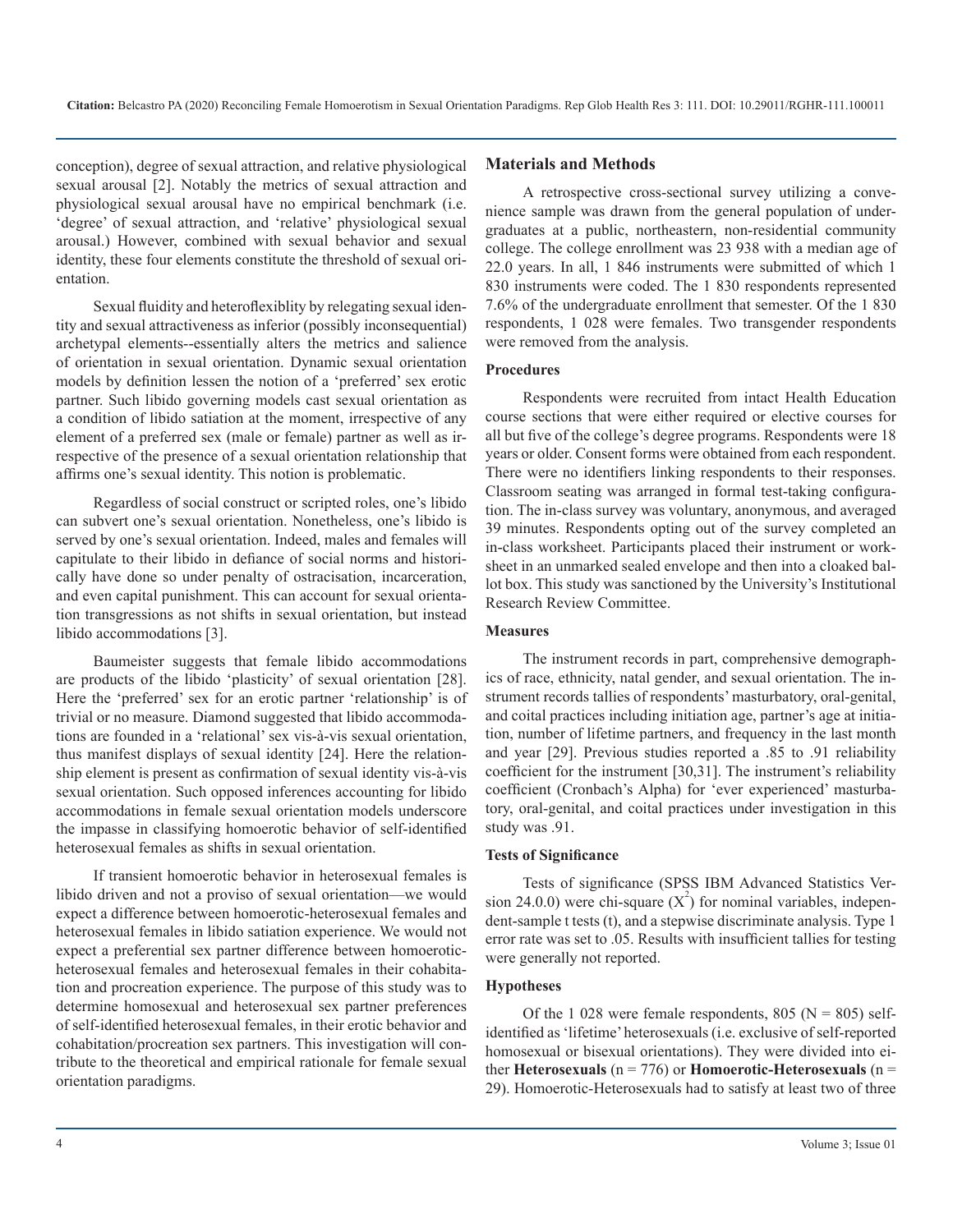criteria: (1) had performed cunnilingus in the last year and/or had performed cunnilingus on multiple lifetime partners; (2) had received cunnilingus in the last year and/or had received cunnilingus from multiple lifetime female partners; and (3) had performed or received analingus from a female partner in the last year and/or had performed or received analingus with multiple lifetime female partners.

The following null hypotheses were tested:

 $H_1$ : There are no significant differences between Homoerotic-Heterosexuals and Heterosexuals and their sexual rites of passage (age initiation) for:

 $H<sub>1</sub>$ : heterosexual oral-genital stimulation.

 $H_{11}$ : homosexual oral-genital stimulation.

 $H_1$ : coitus.

H<sub>2</sub>: There are no significant differences between Homoerotic-Heterosexuals and Heterosexuals and their oral-genital stimulation experience with male partners.

 $H<sub>3</sub>$ : There are no significant differences between Homoerotic-Heterosexuals and Heterosexuals and their oral-genital stimulation experience with female partners.

H<sub>4</sub>: There are no significant differences between Homoerotic-Heterosexuals and Heterosexuals and their experiential coital practices.

 $H_s$ : There are no significant differences between Homoerotic-Heterosexuals and Heterosexuals and their cohabitation/procreation practices.

### **Results**

### **Demographics**

There were significant differences in age between Homoerotic-Heterosexuals and Heterosexuals (t  $(768) = 4.607$ , p = 0.000). Homoerotic-Heterosexuals ( $M = 19.77$ ,  $SD = 2.20$ ) were significantly younger than Heterosexuals ( $M = 21.94$ ,  $SD = 5.24$ ). There were no significant differences in race/ethnicity between Homoerotic-Heterosexuals and Heterosexuals with 11.2% White; 23.6% African descent; 42.8% Hispanic (non-White); 0.8% American Indian or Alaskan Native; 12.0% Asian or Pacific Islander; 6.4% multi-racial; and 3.2% other. There were no significant differences between Homoerotic-Heterosexuals and Heterosexuals in their siblings' gender or number of siblings from the same biological parents or different biological parents. There were no significant differences between Homoerotic-Heterosexuals and Heterosexuals in their birth country with 59.7% born in the United States.

### **Sexual Rites of Passage**

Univariate ANCOVA was calculated with age as the covariant for scaled variables, given the significant age difference between Homoerotic-Heterosexuals and Heterosexuals.

### **Heterosexual Oral-genital Stimulation**

Homoerotic-Heterosexuals were significantly younger than Heterosexuals at their age initiation for receiving male performed cunnilingus. Homoerotic-Heterosexuals were significantly younger than Heterosexuals at their age initiation for first performed fellatio (Table 1).

|                                                      | n   | M     | <b>SD</b> | F      | df1/df2 | p-value        | $\eta^2$ |
|------------------------------------------------------|-----|-------|-----------|--------|---------|----------------|----------|
| <b>Age Received First Male Performed Cunnilingus</b> |     |       |           | 5.275  | 1.494   | .022           | .01      |
| Heterosexuals                                        | 471 | 17.04 | 2.32      |        |         |                |          |
| Homoerotic Heterosexuals                             | 25  | 15.60 | 2.90      |        |         |                |          |
| <b>Age First Performed Fellatio</b>                  |     |       |           | 4.748  | 1.424   | .030           | .01      |
| Heterosexuals                                        | 407 | 17.40 | 2.45      |        |         |                |          |
| Homoerotic Heterosexuals                             | 19  | 15.79 | 1.78      |        |         |                |          |
| <b>Number of Coital Partners in the Last Year</b>    |     |       |           | 17.329 | 1.546   | $\overline{0}$ | .03      |
| Heterosexuals                                        | 522 | 1.55  | 1.64      |        |         |                |          |
| Homoerotic Heterosexuals                             | 26  | 3.11  | 3.80      |        |         |                |          |

**Table 1:** Sexual Rites of Passage for Heterosexual and Homoerotic-Heterosexual Females.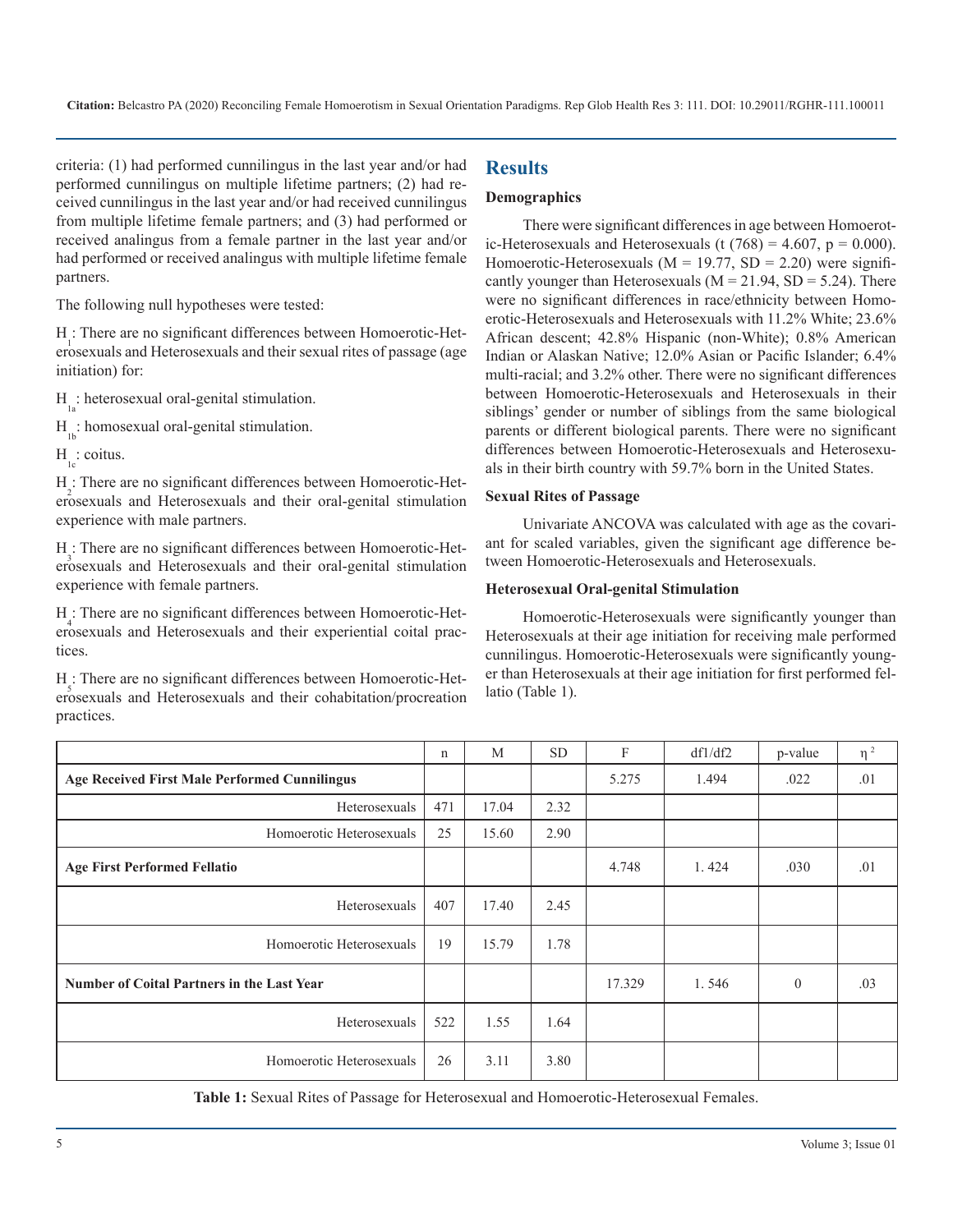#### **Homosexual Oral-genital Stimulation**

There were no significant differences between Homoerotic-Heterosexuals and Heterosexuals at their age initiation for female partner cunnilingus. Homoerotic-Heterosexuals and Heterosexuals were notably similar in age at their first performed cunnilingus, first received cunnilingus by a female partner, and first performed cunnilingus while simultaneously receiving cunnilingus from a female partner.

### **Coitus**

Homoerotic-Heterosexuals were not significantly younger than Heterosexuals at their age initiation for coitus. However, Homoerotic-Heterosexuals had significantly more coital partners in the last year than Heterosexuals (Table 1).

### **Sexual Experience**

### **Masturbation**

Significantly more Homoerotic-Heterosexuals (79.2%) than Heterosexuals (54.5%) had ever masturbated (Table 2).

#### **Homosexual Oral-genital Practices**

Significantly more Homoerotic-Heterosexuals (58.6%) than Heterosexuals (4.6%) ever received female performed cunnilingus. Significantly more Homoerotic-Heterosexuals (55.2%) than Heterosexuals (4.4%) ever performed cunnilingus. Significantly more Homoerotic-Heterosexuals (27.6%) than Heterosexuals (1.0%) ever performed cunnilingus while receiving cunnilingus from a female partner. Significantly more Homoerotic-Heterosexuals (10.3%) than Heterosexuals (0.6%) ever received female performed analingus (Table 2).

|                                                                                         | $\frac{0}{0}$ | $\mathbf n$ | $X^2$ a | df           | p value |
|-----------------------------------------------------------------------------------------|---------------|-------------|---------|--------------|---------|
| <b>Ever Masturbated</b>                                                                 |               | 573         | 5.682   | $\mathbf{1}$ | .020    |
| Heterosexuals                                                                           | 54.5          |             |         |              |         |
| Homoerotic Heterosexuals                                                                | 79.2          |             |         |              |         |
|                                                                                         |               |             |         |              |         |
| <b>Ever Receive Female Performed Cunnilingus</b>                                        |               | 805         | 132.459 | $\mathbf{1}$ | .000    |
| Heterosexuals                                                                           | 4.6           |             |         |              |         |
| Homoerotic Heterosexuals                                                                | 58.6          |             |         |              |         |
| <b>Ever Perform Cunnilingus</b>                                                         |               | 805         | 123.797 | $\mathbf{1}$ | .000    |
| Heterosexuals                                                                           | 4.4           |             |         |              |         |
| Homoerotic Heterosexuals                                                                | 55.2          |             |         |              |         |
| <b>Ever Receive Female Performed Cunnilingus While Performing</b><br><b>Cunnilingus</b> |               | 805         | 101.195 | $\mathbf{1}$ | .000    |
| Heterosexuals                                                                           | 1.0           |             |         |              |         |
| Homoerotic Heterosexuals                                                                | 27.6          |             |         |              |         |
| <b>Ever Receive Female Performed Analingus</b>                                          |               | 805         | 26.736  | $\mathbf{1}$ | 0.002   |
| Heterosexuals                                                                           | 0.6           |             |         |              |         |
| Homoerotic Heterosexuals                                                                | 10.3          |             |         |              |         |
|                                                                                         |               |             |         |              |         |
| <b>Ever Receive Male Performed Cunnilingus</b>                                          |               | 805         | 8.892   | $\mathbf{1}$ | 0.001   |
| Heterosexuals                                                                           | 62.5          |             |         |              |         |
| Homoerotic Heterosexuals                                                                | 89.7          |             |         |              |         |
| <b>Ever Perform Fellatio</b>                                                            |               | 805         | 2.485   | $\mathbf{1}$ | 0.082   |
| Heterosexuals                                                                           | 54.1          |             |         |              |         |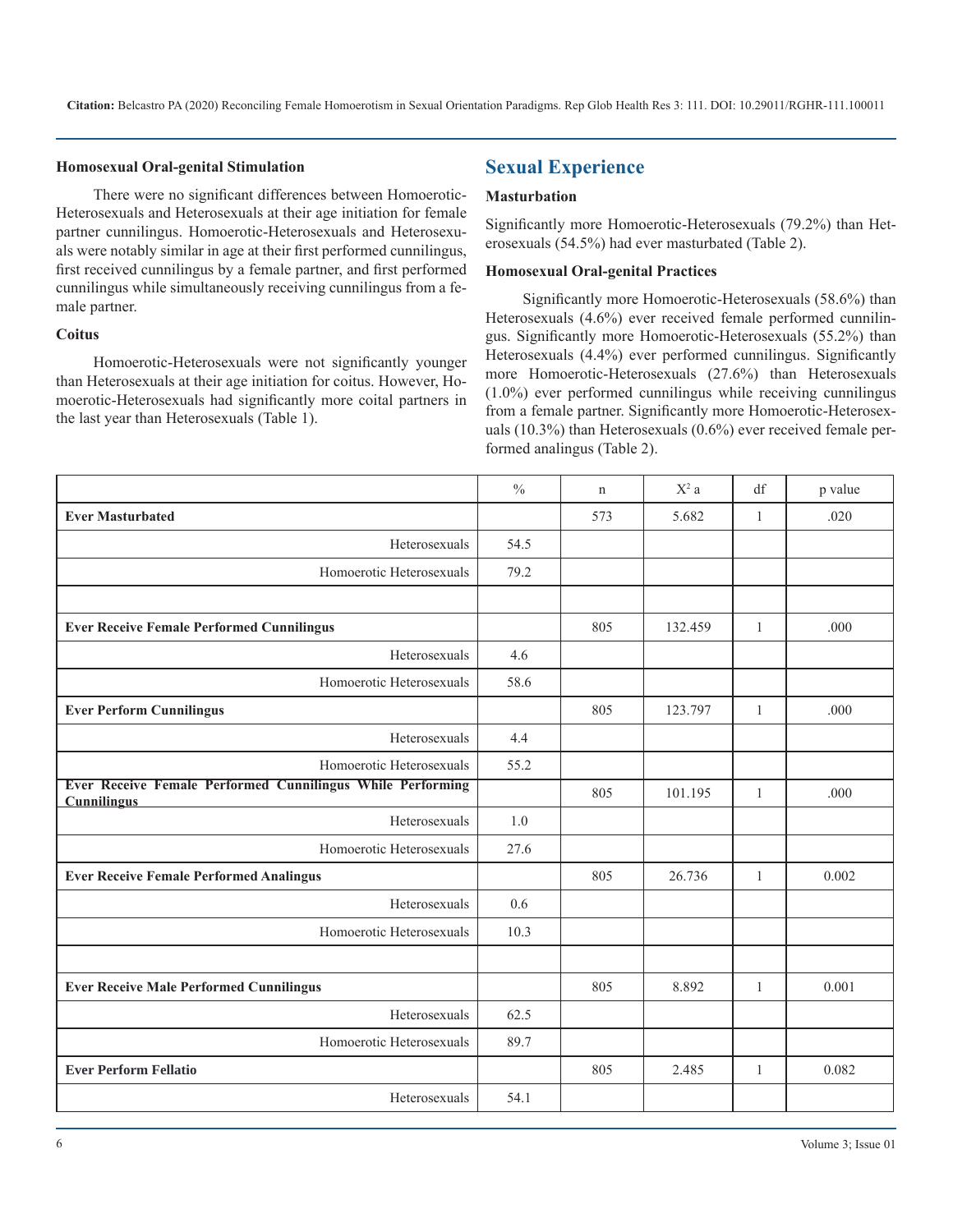| Homoerotic Heterosexuals                                                    | 69.0 |     |        |              |       |
|-----------------------------------------------------------------------------|------|-----|--------|--------------|-------|
| <b>Ever Receive Male Performed Cunnilingus While Performing Fel-</b>        |      | 805 | 7.234  | 1            | 0.008 |
| latio                                                                       |      |     |        |              |       |
| Heterosexuals                                                               | 40.5 |     |        |              |       |
| Homoerotic Heterosexuals                                                    | 65.5 |     |        |              |       |
|                                                                             |      |     |        |              |       |
| <b>Ever had Coitus</b>                                                      |      | 805 | 9.784  | 1            | .000  |
| Heterosexuals                                                               | 69.6 |     |        |              |       |
| Homoerotic Heterosexuals                                                    | 96.6 |     |        |              |       |
| <b>Ever had a Coital Orgasm</b>                                             |      | 805 | 8.203  | $\mathbf{1}$ | 0.007 |
| Heterosexuals                                                               | 42.1 |     |        |              |       |
| Homoerotic Heterosexuals                                                    | 69.0 |     |        |              |       |
| <b>Ever Faked a Coital Orgasm</b>                                           |      | 805 | 10.255 | 1            | 0.002 |
| Heterosexuals                                                               | 25.1 |     |        |              |       |
| Homoerotic Heterosexuals                                                    | 51.7 |     |        |              |       |
| <b>Ever Consume Alcohol Before Coitus</b>                                   |      | 805 | 10.676 | 1            | 0.002 |
| Heterosexuals                                                               | 30.0 |     |        |              |       |
| Homoerotic Heterosexuals                                                    | 58.6 |     |        |              |       |
| Ever Smoke Marijuana Before Coitus                                          |      | 805 | 3.898  | 1            | 0.075 |
| Heterosexuals                                                               | 16.9 |     |        |              |       |
| Homoerotic Heterosexuals                                                    | 31.0 |     |        |              |       |
| Ever Had Coitus with a Male of a Different Race                             |      | 805 | 4.405  | $\mathbf{1}$ | 0.047 |
| Heterosexuals                                                               | 24.2 |     |        |              |       |
| Homoerotic Heterosexuals                                                    |      |     |        |              |       |
|                                                                             | 41.4 |     |        |              |       |
| <b>Ever Had Coitus on a First Date</b>                                      |      | 805 | 11.052 | $\mathbf{1}$ | 0.003 |
| Heterosexuals                                                               | 12.9 |     |        |              |       |
| Homoerotic Heterosexuals                                                    | 34.5 |     |        |              |       |
| Ever Had Coitus Simultaneously with A Male and Female                       |      | 805 | 25.353 | $\mathbf{1}$ | 0.001 |
| Heterosexuals                                                               | 2.1  |     |        |              |       |
| Homoerotic Heterosexuals                                                    | 17.2 |     |        |              |       |
| <b>Ever Had Coitus While Viewing Erotica</b>                                |      | 805 | 11.096 | $\mathbf{1}$ | 0.005 |
| Heterosexuals                                                               | 7.2  |     |        |              |       |
| Homoerotic Heterosexuals                                                    | 24.1 |     |        |              |       |
| <b>Ever Had Coitus While Photographing or Video Recording Your-</b><br>self |      | 805 | 10.837 | 1            | 0.003 |
| Heterosexuals                                                               | 13.0 |     |        |              |       |
|                                                                             |      |     |        |              |       |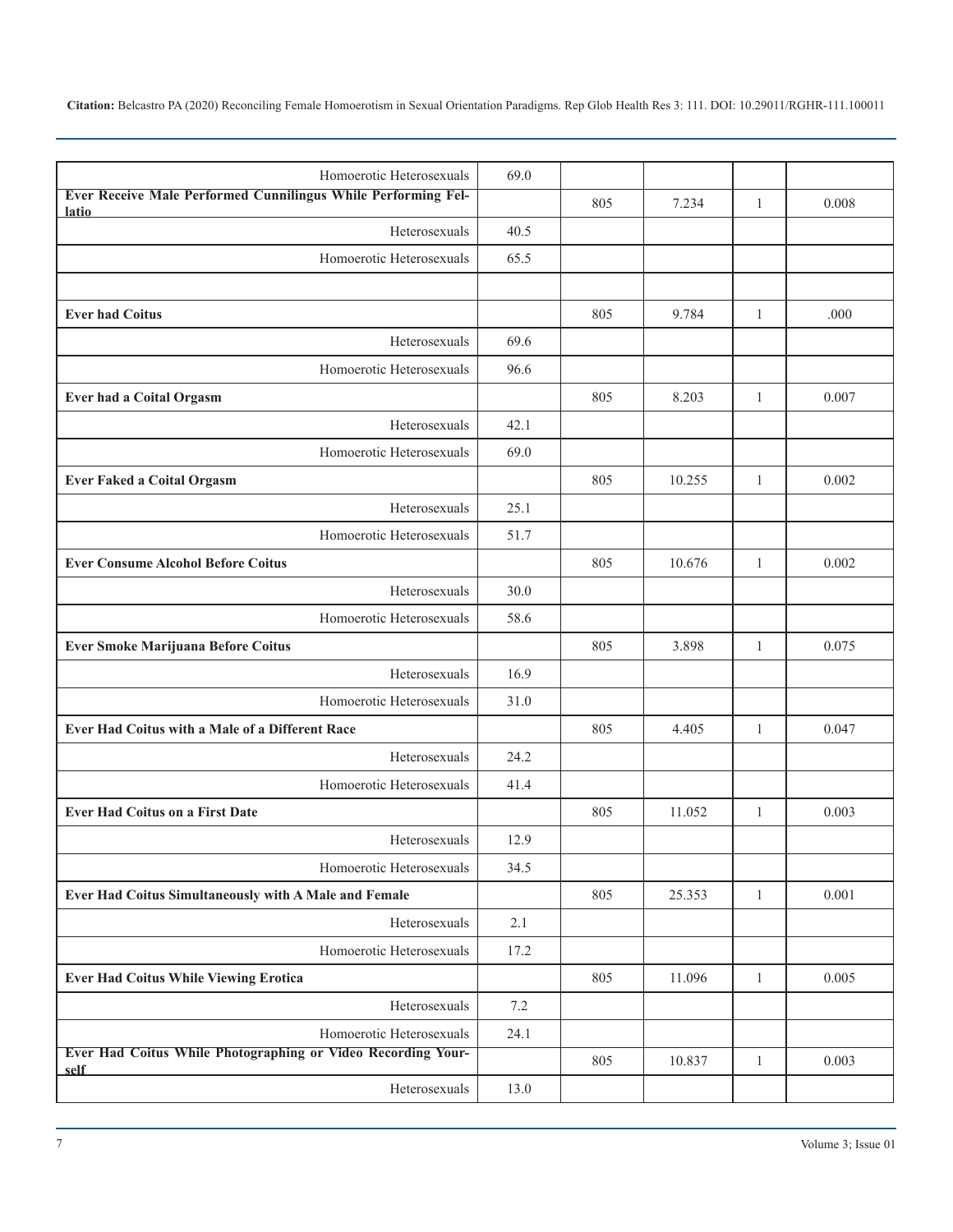| Homoerotic Heterosexuals 1                                                          | 34 <sup>5</sup> |  |  |
|-------------------------------------------------------------------------------------|-----------------|--|--|
| * Significantly different variables in boldface<br><sup>a</sup> Fisher's Exact Test |                 |  |  |

**Table 2:** Experienced Sexual Practices of Heterosexual and Homoerotic-Heterosexual Females\* .

#### **Heterosexual Oral-genital Practices**

Significantly more Homoerotic-Heterosexuals (89.7%) than Heterosexuals (62.5%) ever received male performed cunnilingus. However, there was no significant difference between Homoerotic-Heterosexuals and Heterosexuals who ever performed fellatio. Significantly more Homoerotic-Heterosexuals (65.5%) than Heterosexuals (40.5%) ever performed fellatio while receiving cunnilingus from a male partner (Table 2).

### **Coital Practices**

Respondents reported whether they 'ever' experienced select coital practices. Significantly more Homoerotic-Heterosexuals (96.6%) than Heterosexuals (69.6%) ever had coitus. Significantly more Homoerotic-Heterosexuals (69.0%) than Heterosexuals (42.1%) ever had a coital orgasm. Significantly more Homoerotic-Heterosexuals (51.7%) than Heterosexuals (25.1%) ever faked a coital orgasm. Significantly more Homoerotic-Heterosexuals (58.6%) than Heterosexuals (30.0%) ever consumed alcohol before coitus. There was no significant difference between the groups in their using marijuana before coitus (Table 2).

Significantly more Homoerotic-Heterosexuals (41.4%) than Heterosexuals (24.2%) ever had coitus with a male of a different race/ethnicity. Significantly more Homoerotic-Heterosexuals (34.5%) than Heterosexuals (12.9%) ever had coitus on a first date. Significantly more Homoerotic-Heterosexuals (17.2%) than Heterosexuals (2.1%) ever had polyamorous 'sex' with a male and a female partner. Significantly more Homoerotic-Heterosexuals (24.1%) than Heterosexuals (7.2%) ever had coitus while viewing erotica. Significantly more Homoerotic-Heterosexuals (34.5%) than Heterosexuals (13.0%) ever had coitus while photographing or video recording themselves (Table 2).

### **Prostitution**

Respondents reported whether a 'male ever paid to have sex' with them. There was a significant difference between Homoerotic-Heterosexuals and Heterosexuals ever having a male pay to have sex with them  $(X^{2}(1, N = 805) = 10.653, p = 0.031)$ . Significantly more Homoerotic-Heterosexuals (6.9%) than Heterosexuals (0.8%) ever had a male pay to have sex with them.

### **Procreational Practices**

There was no significant difference between Homoerotic-Heterosexuals (23.1%) and Heterosexuals (31.2%) ever being pregnant. There was no significant difference between Homoerotic-Heterosexuals and Heterosexuals in the outcome (i.e. miscarriage, abortion, birth) of their first pregnancy (Table 3). However, 0.0% of Homoerotic-Heterosexuals as opposed to 33.9% of Heterosexuals opted for a live birth. There was no significant difference between Homoerotic-Heterosexuals and Heterosexuals in their partner relationship (i.e. married, cohabiting, single) for their first pregnancy. There was no significant difference between Homoerotic-Heterosexuals and Heterosexuals in informing the biological father of their pregnancy. There was no significant difference between Homoerotic-Heterosexuals and Heterosexuals in their intention to become pregnant for their first pregnancy (Table 3). However, 0.0% of Homoerotic-Heterosexuals as opposed to 16.9% of Heterosexuals intended their first pregnancy. There was no significant difference between Homoerotic-Heterosexuals and Heterosexuals in their partners' intention to father. There was no significant difference between Homoerotic-Heterosexuals and Heterosexuals in their intention to abort their first pregnancy. There was no significant difference between Homoerotic-Heterosexuals and Heterosexuals in their partners' intention to abort the pregnancy (Table 3).

|                                   | $\%$ | n   | $X^2$              | df | p value |
|-----------------------------------|------|-----|--------------------|----|---------|
|                                   |      |     |                    |    |         |
| <b>Ever Pregnant</b>              |      | 671 | $0.766^{\rm a}$    |    | 0.517   |
| Heterosexuals                     | 31.2 |     |                    |    |         |
| Homoerotic Heterosexuals          | 23.1 |     |                    |    |         |
| <b>Outcome of First Pregnancy</b> |      | 192 | 3.648 <sup>b</sup> |    | 0.132   |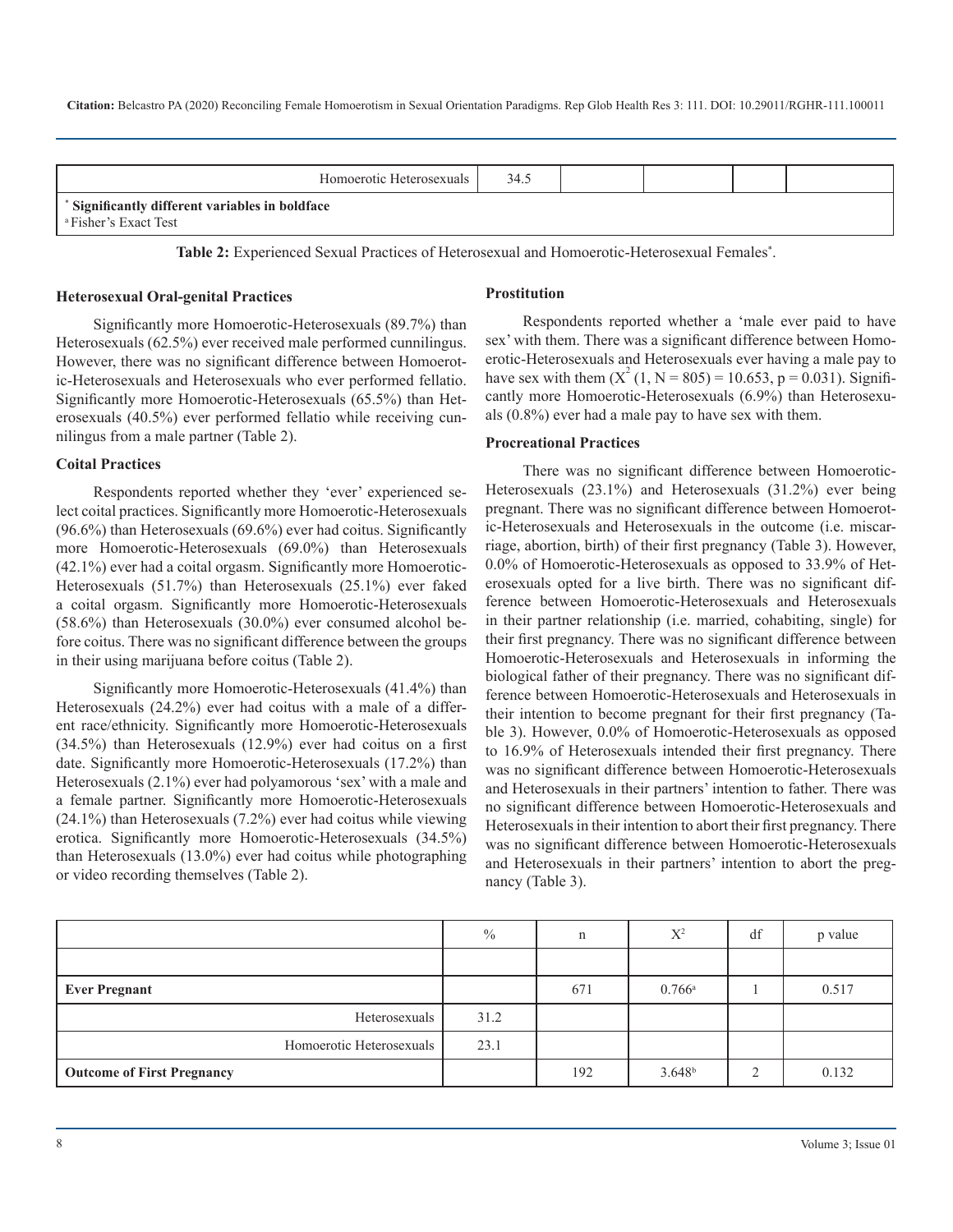| Miscarriage                                    |         |     |                    |                |       |
|------------------------------------------------|---------|-----|--------------------|----------------|-------|
| Heterosexuals                                  | 14.5    |     |                    |                |       |
| Homoerotic Heterosexuals                       | 33.3    |     |                    |                |       |
| Abortion                                       |         |     |                    |                |       |
| Heterosexuals                                  | 51.6    |     |                    |                |       |
| Homoerotic Heterosexuals                       | 66.7    |     |                    |                |       |
| <b>Birth</b>                                   |         |     |                    |                |       |
| Heterosexuals                                  | 33.9    |     |                    |                |       |
| Homoerotic Heterosexuals                       | 0.0     |     |                    |                |       |
| <b>Relationship in Pregnancy</b>               |         | 194 | 2.187 <sup>b</sup> | $\mathfrak{2}$ | 0.389 |
| Married                                        |         |     |                    |                |       |
| Heterosexuals                                  | 15.4    |     |                    |                |       |
| Homoerotic Heterosexuals                       | $0.0\,$ |     |                    |                |       |
| Cohabiting                                     |         |     |                    |                |       |
| Heterosexuals                                  | 39.4    |     |                    |                |       |
| Homoerotic Heterosexuals                       | 66.7    |     |                    |                |       |
| Single                                         |         |     |                    |                |       |
| Heterosexuals                                  | 45.2    |     |                    |                |       |
| Homoerotic Heterosexuals                       | 33.3    |     |                    |                |       |
| Did You Tell The Father of Your Pregnancy?     |         | 201 | $0.463^a$          | $\mathbf{1}$   | 0.645 |
| <b>Yes</b>                                     |         |     |                    |                |       |
| Heterosexuals                                  | 92.8    |     |                    |                |       |
| Homoerotic Heterosexuals                       | 100.0   |     |                    |                |       |
| <b>Did You Intend Your Pregnancy?</b>          |         | 201 | $1.215^{a}$        | $\mathbf{1}$   | 0.592 |
| Yes                                            |         |     |                    |                |       |
| Heterosexuals                                  | 16.9    |     |                    |                |       |
| Homoerotic Heterosexuals                       | $0.0\,$ |     |                    |                |       |
| <b>Did Your Partner Intend Your Pregnancy?</b> |         | 201 | $1.158^{b}$        | $\sqrt{2}$     | 0.741 |
| <b>Yes</b>                                     |         |     |                    |                |       |
| Heterosexuals                                  | 21.5    |     |                    |                |       |
| Homoerotic Heterosexuals                       | 16.7    |     |                    |                |       |
| Don't Know                                     |         |     |                    |                |       |
| Heterosexuals                                  | 13.3    |     |                    |                |       |
| Homoerotic Heterosexuals                       | $0.0\,$ |     |                    |                |       |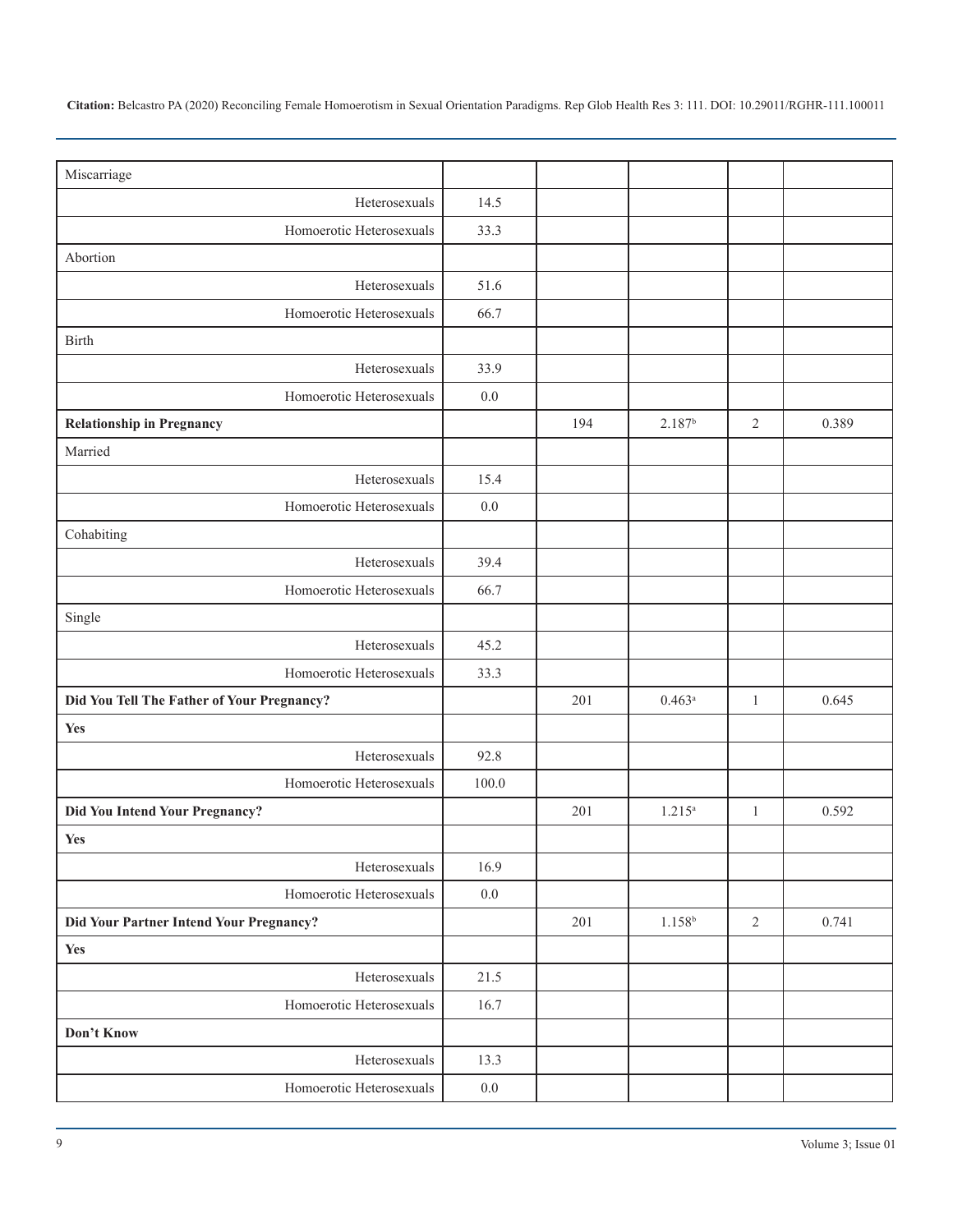| Did You Want To Abort The Pregnancy?                                    |      | 194 | $0.226^{\rm a}$ | 0.486 |
|-------------------------------------------------------------------------|------|-----|-----------------|-------|
| <b>Yes</b>                                                              |      |     |                 |       |
| Heterosexuals                                                           | 43.1 |     |                 |       |
| Homoerotic Heterosexuals                                                | 33.3 |     |                 |       |
| Did Your Partner Want To Abort The Pregnancy?                           |      | 192 | $0.103^{a}$     | 0.541 |
| <b>Yes</b>                                                              |      |     |                 |       |
| Heterosexuals                                                           | 33.2 |     |                 |       |
| Homoerotic Heterosexuals                                                | 40.0 |     |                 |       |
| <sup>a</sup> Fisher's Exact Test<br><sup>b</sup> Monte Carlo Simulation |      |     |                 |       |

**Table 3:** Experienced Fertility for Heterosexual and Homoerotic-Heterosexual Females.

### **Cohabitation Practice**

Respondents reported whether they ever cohabited with a female in a sexual relationship for more than six months. There was no significant difference between Homoerotic-Heterosexuals (0.0%) and Heterosexuals (1.7%) in ever cohabiting with a female in a sexual relationship for more than six months. Respondents reported whether they ever cohabited with a male in a sexual relationship for more than six months. There was no significant difference between Homoerotic-Heterosexuals (15.8%) and Heterosexuals (24.3%) in ever cohabiting with a male in a sexual relationship for more than six months.

### **Stepwise Discriminate Analysis**

A stepwise discriminate analysis generated four predictor variables, which comprised the discriminate stepwise function equation (D-metric): (1) age first performed fellatio; (2) number of lifetime coital partners, (3) age at a first date coitus, and (4) age received first male performed analingus. The discriminate function accounted for 88.7% of variability between Homoerotic-Heterosexuals and Heterosexuals. The cross-validated classification model yielded a robust 84.3% correct classification between Homoerotic-Heterosexuals and Heterosexuals.

### **Disposition of Null Hypotheses**

The H<sub>1</sub> null hypotheses tested for differences between H<sub>0</sub> moerotic-Heterosexuals and Heterosexuals age initiation for: heterosexual oral-genital stimulation, homosexual oral-genital stimulation, and coitus. Homoerotic-Heterosexuals were significantly younger than Heterosexuals at age initiation for receiving male performed cunnilingus and age initiation for first performed fellatio. The H1a null hypothesis was rejected. Despite controlling for age, Homoerotic-Heterosexuals exhibited a precocious libido for receiving male performed cunnilingus as well as performing fellatio compared to Heterosexuals.

Homoerotic-Heterosexuals and Heterosexuals were notably similar in age at their first: (1) performed cunnilingus, (2) received cunnilingus by a female partner, and (3) performed cunnilingus while simultaneously receiving cunnilingus from a female partner. In turn, the  $H_{1b}$  null hypothesis failed to be rejected. Homoerotic-Heterosexuals and Heterosexuals did not exhibit age initiation dissimilarity for receiving or performing cunnilingus with female partners.

Homoerotic-Heterosexuals were not significantly younger than Heterosexuals at their age initiation for coitus. In turn, the  $H_{\text{loc}}$  null hypothesis failed to be rejected. Significantly more Homoerotic-Heterosexuals than Heterosexuals ever received male performed cunnilingus. Significantly more Homoerotic-Heterosexuals than Heterosexuals ever performed fellatio while receiving cunnilingus from a male partner. However, there was no significant difference between Homoerotic-Heterosexuals and Heterosexuals performing fellatio. The H<sub>2</sub> null hypothesis was rejected. Significantly more Homoerotic-Heterosexuals than Heterosexuals ever received male performed cunnilingus while there was no significant difference between either group ever performing fellatio.

Significantly more Homoerotic-Heterosexuals than Heterosexuals ever received cunnilingus or performed cunnilingus with female partners. Significantly more Homoerotic-Heterosexuals than Heterosexuals ever received analingus with female partners. The  $H_3$  null hypothesis was rejected. Homoerotic-Heterosexuals were significantly more experienced than Heterosexuals with cunnilingus and analingus with female partners. This observation was expected based on the grouping variable.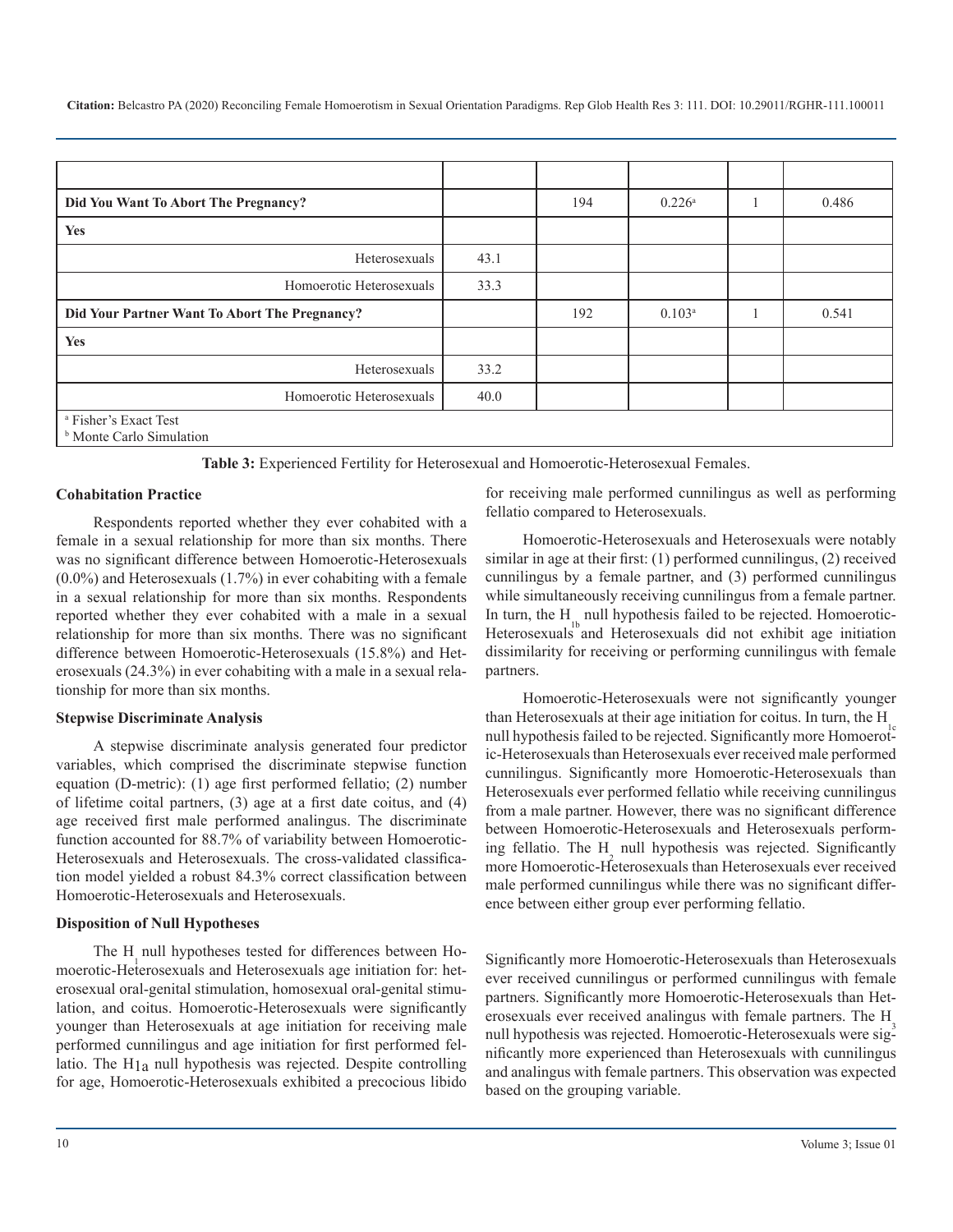Significantly more Homoerotic-Heterosexuals than Heterosexuals ever had coitus and a coital orgasm. Significantly more Homoerotic-Heterosexuals than Heterosexuals ever consumed alcohol just before coitus. Significantly more Homoerotic-Heterosexuals than Heterosexuals ever had coitus with a male of a different race/ethnicity or had had coitus on a first date. Significantly more Homoerotic-Heterosexuals than Heterosexuals ever had male and female polyamorous 'sex' partners. Significantly more Homoerotic-Heterosexuals than Heterosexuals ever had coitus while viewing erotica or while photographing/video recording themselves. None of the Homoerotic-Heterosexuals ever cohabited with a female. There was no significant difference between Homoerotic-Heterosexuals and Heterosexuals in ever cohabiting with a male. The  $H_1$  null hypothesis was rejected. Homoerotic-Heterosexuals reported more coital experience with a wider breadth of coital practices than Heterosexuals, yet did not exhibit any sexual cohabitation preference for female partners.

There was no significant difference between Homoerotic-Heterosexuals and Heterosexuals ever being pregnant or their intention to become pregnant for their first pregnancy. There was no significant difference between Homoerotic-Heterosexuals and Heterosexuals in their partner relationship (i.e. married, cohabiting, and single) for their first pregnancy. There was no significant difference between Homoerotic-Heterosexuals and Heterosexuals in their partners' intention to father a child. There was no significant difference between Homoerotic-Heterosexuals and Heterosexuals in their intention or their partners' intention to abort their first pregnancy. The H<sub>1</sub> null hypothesis failed to be rejected. Homoerotic-Heterosexuals and Heterosexuals were remarkably similar in their procreational experience with male partners.

### **Discussion**

This study examined homosexual and heterosexual sex partner preferences of self-identified heterosexual females, in their erotic behavior and cohabitation/procreation sex partners. The data revealed significant differences in precocious and lifetime sexual behavior experience between homoerotic-heterosexual and heterosexual females.

Historical sexual orientation paradigms integrate elements of the 'preferred' erotic sex partner with that of a sex identity confirming 'relationship'. Dynamic sexual orientation paradigms subordinate the conditions of a preferred erotic sex partner as well as a preferred relationship. In this study, homoerotic-heterosexual females were more libido driven in their sex behavior, especially for coitus as well as cunnilingus by both male and female partners. However, homoerotic-heterosexual females did not report any preferential sex partner difference in their lifetime cohabitation and procreation experience when compared to heterosexual females. Historical sexual orientation paradigms would judge the erotic and relationship experience of homoerotic-heterosexual females in this sample as insufficient for a shift in their sexual orientation to homosexual or bisexual. Dynamic sexual orientation paradigms would judge the erotic experience of homoerotic-heterosexual females in this sample as transient (fluid) shifts in their sexual orientation from heterosexual to homosexual, to possibly bisexual.

Sexual orientation models that discount or discard the preferred (sex attraction) relationship element risk misconstruing libido idiosyncrasies or libido preferences such as cunnilingus, as shifts in sexual orientation. By example, the posited inclusion of pedophilia (e.g. nepiophilia and ephebophilia) and chronophilia redefines sexual attractiveness to include the age of a preferred sex partner as a (dynamic) sexual orientation waypoint. Here the sexual orientation model strays beyond male or female, into a libido governed trait or ideation (e.g. innocent, Asian, submissive, blond hair). That pedophilia is a 'philia' satisfies the libido. However, this posited waypoint of sexual orientation is no longer based solely on the sex of the erotic partner. In turn, the precept of sexual orientation, which is actually 'sex'-orientation, is fundamentally altered to a construct of 'libido orientation' so as to accommodate ideations such as pedophilia as a sexual orientation waypoint.

By casting 'libido orientations' as sexual orientations--stigmatophilia, morphophilia, and hybristophilia present as waypoints on a sexual orientation continuum. Problematic with this concept is that the erotic partners in such sexual orientations may have little to do with their biological sex and all to do with their being non-consenting, forbidden, tattooed, naive, sleeping, small breasted, blonde, or a criminal. Here 'sex' (biological male or female) is secondary or perhaps a non sequitur to sexual orientation.

This research exercise exposes two points of contention within contemporary sexual orientation models. The first being whether sexual orientation is mostly a matter of sex orientation or libido orientation. It is reasonable to assert that by any standard sexual orientation is a classification by the sex of one's preferred erotic partner. For the sake of clarity, the term ought to be modified to 'sex orientation'. The 'sexual' in sexual orientation, that is the physically arousing traits, ideations, scenarios, fantasies, philias, and the like should be codified in a cornucopia of 'libido orientations'.

Given the precept that 'sex orientation' is a matter of one's sex preferred erotic partner, the second contention focuses on the archetypal elements of (1) 'degree' of sexual attraction and (2) 'relative' physiological sexual arousal. Dynamic sexual orientation models assert that female homoerotic behavior inherently bear a 'degree' of sexual attraction as well as a 'relative' physiological arousal threshold, and thus constitutes a shift in sexual orientation. Such a premise miscalculates the libido's ability to circumvent the threshold of sexual attraction as well as a threshold of physiological sexual arousal, so as to be sexually satiated.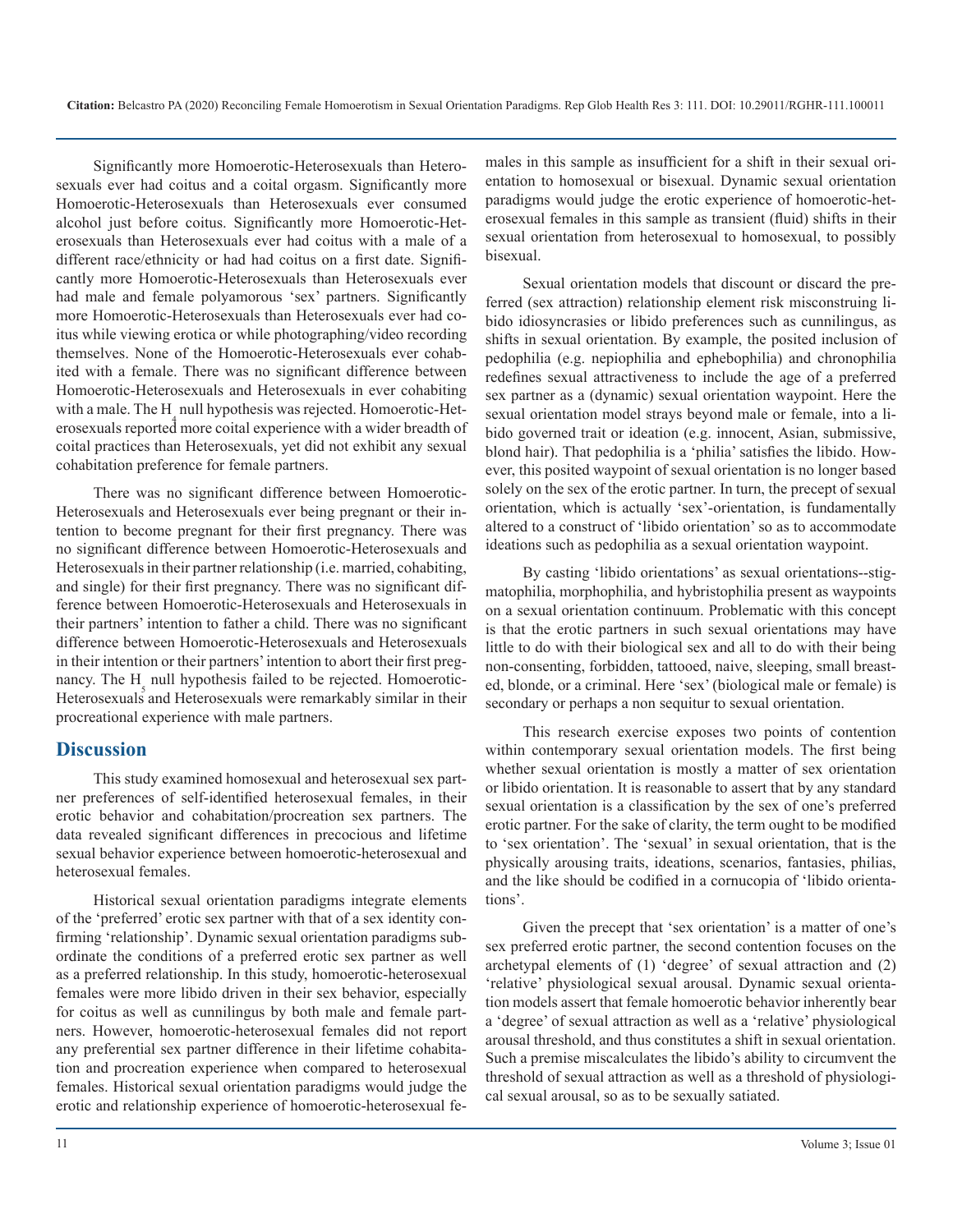Key to the threshold of sexual attraction is the preference of a male and/or female partner in an erotic relationship that confirms one's sexual identity. Erotic behavior where the physiological sexual arousal is high but the sexual attraction is low, seems insufficient for a shift in sex orientation. Erotic behavior where the physiological sexual arousal is low but the sexual attraction is high is sufficient for a shift in sex orientation. This premise asserts that the 'preferred' male and/or female partner by complimenting (confirming) one's sexual identity satisfies the threshold of 'sexual attraction'. A 'preferred' sex partner that compliments one's sexual identity who engenders little physiological sexual arousal (i.e. insufficient threshold) or no longer engenders any physiological sexual arousal--still reflects one's sex orientation. A female may crave receiving cunnilingus by a male and/or female partner while preserving her heterosexual orientation, which affirms her sexual identity. This was displayed by the homoerotic females in this study. Thus, the presence of a partnered sex behavior is insufficient for a shift in sexual orientation unless that partner is the 'preferred sex partner affirming one's sexual identity. This binds any shift in sex orientation to a shift in sexual identity. In this study, both the homoerotic-heterosexual females and heterosexual females self-identified as heterosexual. While the homoerotic-heterosexual females reported a much greater libido satiation experience with male and female erotic partners—they self-identified as heterosexual. There was no fluid, provisional or tracked shift in the sex orientation of these homoerotic-heterosexual females.

The implication of this construct of 'sexual orientation' sets the metric for 'sex orientation' as the preferred male and/or female erotic partner affirming one's (self-identified) sexual identity. In this model, the threshold for the 'degree' of sexual attractiveness is in the male and/or female preference that affirms one's sexual identity. In this model, the threshold of 'relative' physiological sexual arousal is inherently met by the male and/or female (sex) preference that affirms one's sexual identity. In turn, the element of sexual behavior has no threshold in 'sex orientation'. This construct of sex orientation provides health, medical, judicial, social, and academic venues a common metric for determining sex orientation.

Libido orientation is the preference for an erotic persona, ideation, scenario, or an amalgamation of erotic personas, ideations, or scenarios. Libido orientation is void of any sex (male and or female) metric. Thus, the sex orientation of a male sexually craving pre-teen girls is heterosexual. The sex orientation of a male sexually craving pre-teen boys is homosexual. The libido orientation of a male sexually craving pre-teen girls or pre-teen boys, or both is pedophilia. The conceptualization of sexual orientation into sex orientation and libido orientation provides health, medical, judicial, social, and academics a common model for comprehending human sexual behavior as well as consensus rationale for appraising human sexual behavior.

### **Conclusions**

In this study, homoerotic-heterosexual females reported a more precocious sexual awakening with a greater breadth and experience of coital and oral-genital practices than heterosexual females. Yet, homoerotic-heterosexual females mimicked the cohabitation and procreation experience of heterosexual females. The sexual behavior and sex partner preference of homoerotic, selfidentified heterosexual females in this study was not indicative of a shift in their sexual orientation to female. In turn, dynamic sexual orientation models are at risk in misclassifying homoerotic-heterosexual female behavior as a shift in sexual orientation. As such, the operate conceptualization of sexual orientation ought to be divided into sex orientation and libido orientation. Whereas sex orientation is a classification of the sex of one's preferred erotic partner that affirms one's (self-identified) sexual identity. Libido orientation is the preference for an erotic persona, ideation, scenario, or an amalgamation of erotic personas, ideations, or scenarios, void of any sex classification. The conceptualization of sexual orientation into a dichotomy of sex orientation and libido orientation provides health, medical, judicial, social, and academics worldwide a common model for comprehending human sexual behavior as well as coherent rationale for appraising human sexual behavior.

### **Compliance with Ethical Standards**

**Compliance with Ethical Standards**: This study was approved by The City University of New York Institutional Research Review Board (IRB NET#: 11-12-037-0140). Informed consent was obtained from all individual participants included in the study. All procedures performed in studies involving human participants were in accordance with the ethical standards of the institutional and/or national research committee and with the 1964 Helsinki declaration and its later amendments or comparable ethical standards.

#### **Financial disclosure:** None

**Conflict of interest:** None

### **References**

- 1. [Albury K \(2015\) Identity plus? Bi-curiosity, sexual adventurism and the](https://journals.sagepub.com/doi/full/10.1177/1363460714561672)  boundaries of 'straight' sexual practices and identities. Sexualities 18: [649-664.](https://journals.sagepub.com/doi/full/10.1177/1363460714561672)
- 2. [Bailey M, Vasey P, Diamond L, Breedlove SM, Vilain E, et al. \(2016\)](https://www.ncbi.nlm.nih.gov/pubmed/27113562)  Sexual orientation, controversy, and science. Psychol Sci Public Inter[est 17: 45-101.](https://www.ncbi.nlm.nih.gov/pubmed/27113562)
- 3. [Carrillo H, Hoffman A \(2018\) 'Straight with a pinch of bi': The construc](https://journals.sagepub.com/doi/10.1177/1363460716678561)tion of heterosexuality as an elastic category among adult US men. [Sexualities 21: 90-108.](https://journals.sagepub.com/doi/10.1177/1363460716678561)
- 4. [Fahs B \(2009\) Compulsory bisexuality? The challenges of modern](https://www.tandfonline.com/doi/full/10.1080/15299710903316661)  sexual fluidity. J Bisex 9: 431-449.